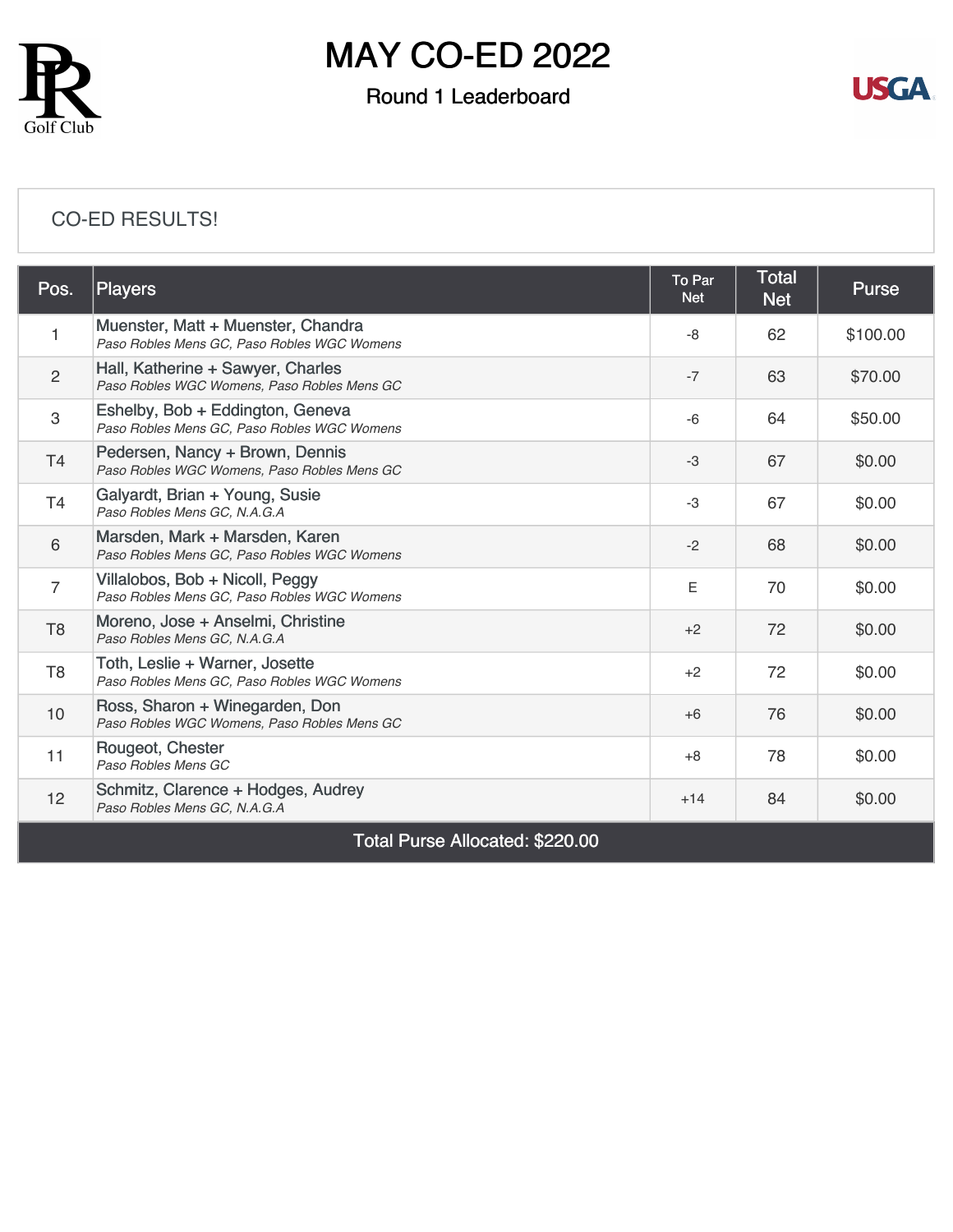

## MAY CO-ED 2022

### Round 1 Leaderboard



#### [NET SKINS!](https://static.golfgenius.com/v2tournaments/8491347346087525947?called_from=&round_index=1)

| <b>Players</b>                                                                    | Skins | <b>Purse</b> | <b>Details</b>          |
|-----------------------------------------------------------------------------------|-------|--------------|-------------------------|
| Muenster, Matt + Muenster, Chandra<br>Paso Robles Mens GC, Paso Robles WGC Womens | 2     | \$73.33      | Eagle on 2, Eagle on 16 |
| Marsden, Mark + Marsden, Karen<br>Paso Robles Mens GC, Paso Robles WGC Womens     |       | \$36.67      | Birdie on 4             |

Total Purse Allocated: \$110.00